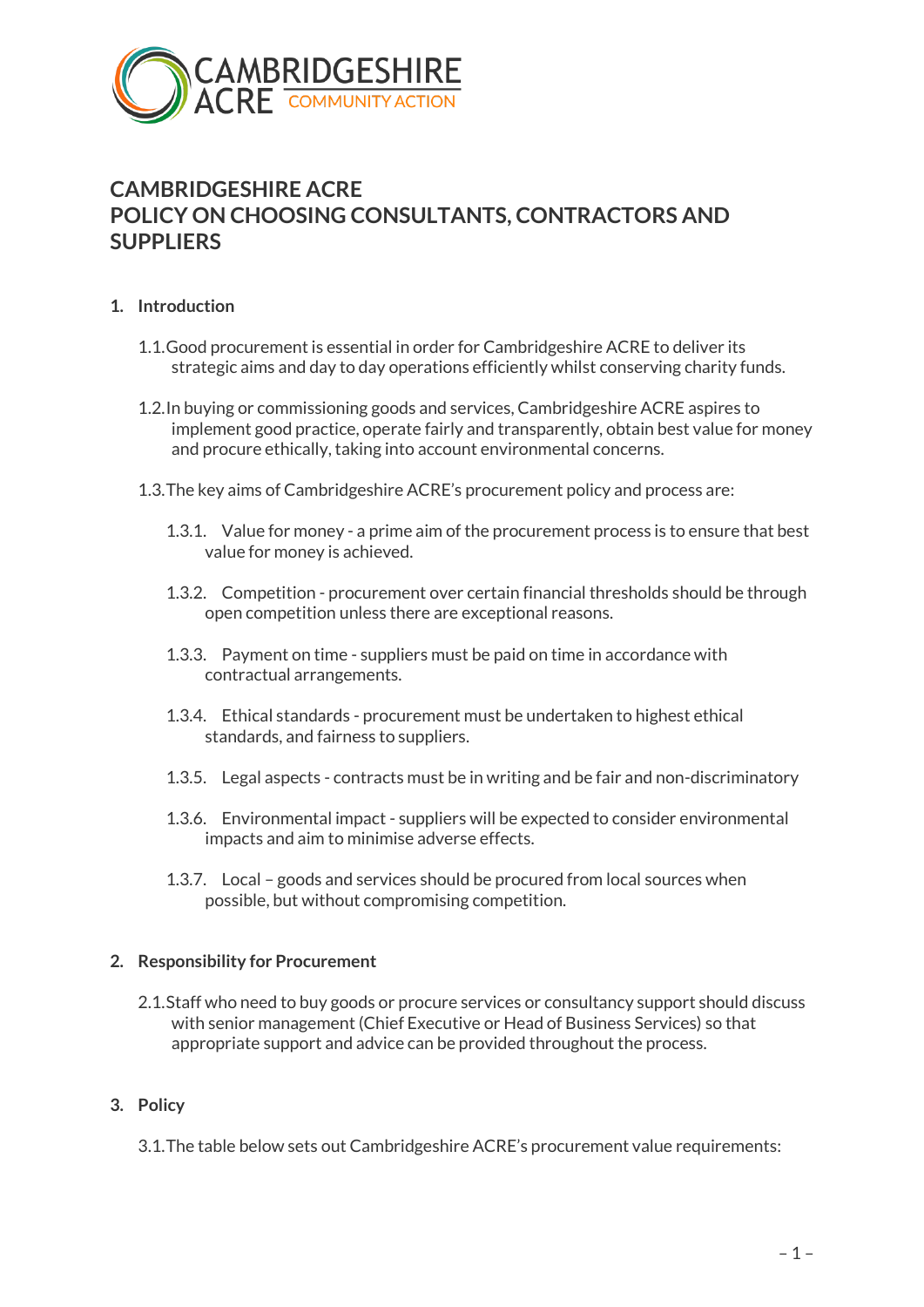

| Value of purchase         | <b>Procurement Requirement</b>                                                                                              |
|---------------------------|-----------------------------------------------------------------------------------------------------------------------------|
| Under £1,000              | One written quotation following the 'Process for<br>obtaining a written quotation under the Preferred<br>Supplier process'. |
| Between £1,000 and £9,999 | Three written quotations following the 'Process for<br>obtaining three written quotations'.                                 |
| Over £10,000              | Formal tender following the 'Process for a Formal<br>Tender'.                                                               |

- 3.2.In certain circumstances deemed appropriate by the Chief Executive, we may tender contracts below £10,000 in value.
- 3.3.Where a funded project requires the procurement of goods and services, we will follow the procurement requirements of the project's funder, if specified.

#### **4. Process for obtaining a written quotation under the Preferred Supplier process**

- 4.1.Cambridgeshire ACRE has a number of preferred suppliers for services such as printing, design/marketing, website management etc. These are individuals and organisations with whom we have built a trusted and professional relationship, who we know that work to the high standard required by Cambridgeshire ACRE.
- 4.2.The staff member commissioning the work will:
	- 4.2.1. Write a short specification of the work/product/service required;
	- 4.2.2. Identify a preferred supplier from the list on the Preferred Supplier Form;
	- 4.2.3. Request a written quotation from the chosen supplier;
	- 4.2.4. Complete the Preferred Supplier Form (see Appendix 1) and submit it, plus the written quotation, to a member of the senior management team for sign-off.
	- 4.2.5. The senior management team member will review the Preferred Supplier Form and written quotation and either approve or decline based on its merits.
	- 4.2.6. Once the preferred supplier is confirmed, permission to start work will normally be given by email.

#### **5. Process for obtaining three written quotations**

- 5.1.The staff member commissioning the work will:
	- 5.1.1. Write a short specification of the work/product/service required;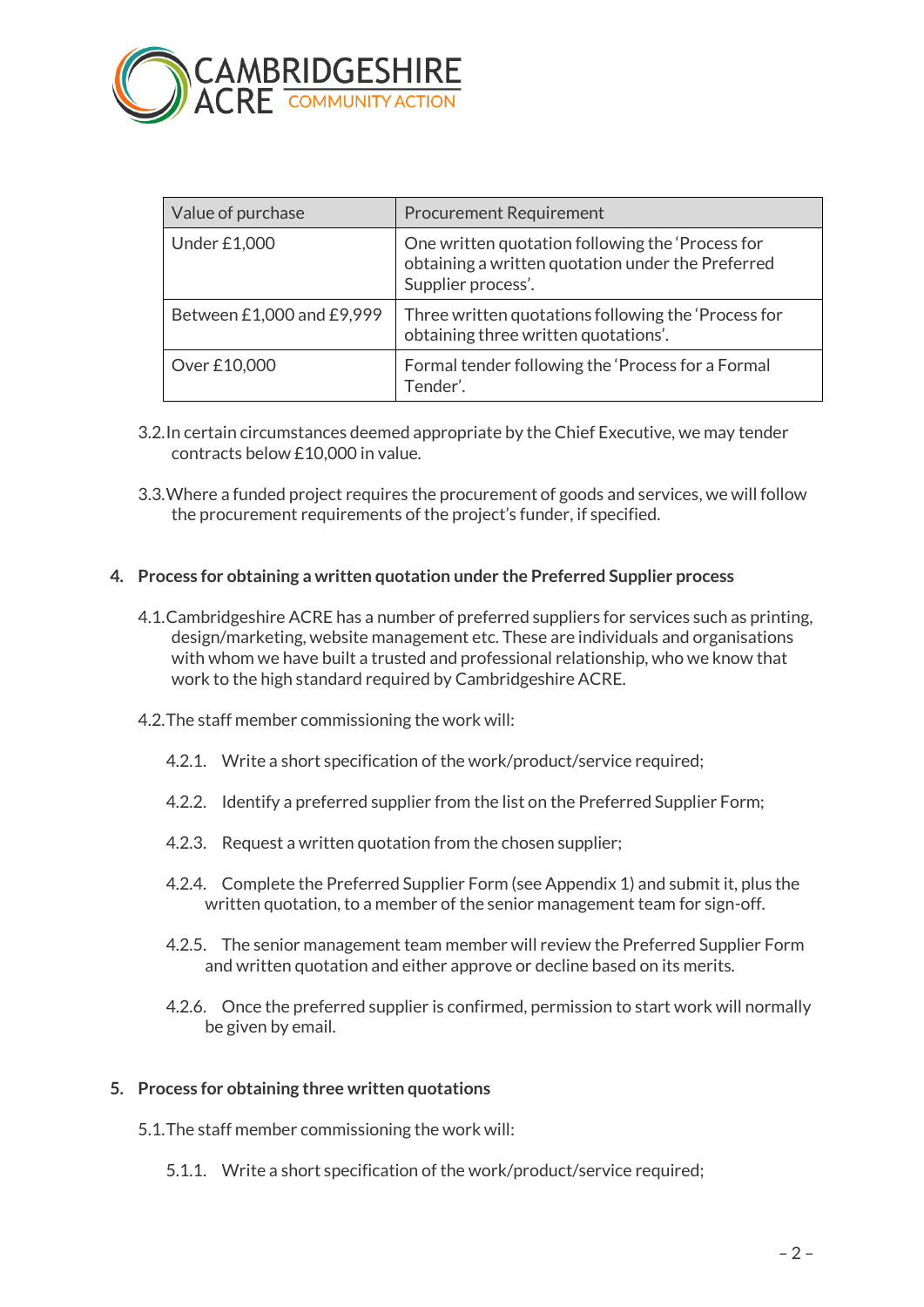

- 5.1.2. Identify potential suppliers from previous suppliers used by Cambridgeshire ACRE, local knowledge/research and personal recommendation;
- 5.1.3. Request written quotations from the suppliers identified;
- 5.1.4. Convene a panel of staff and partners (typically three people) to evaluate the quotations received on the basis of the specification.
- 5.1.5. The panel will meet, either by conference call or face to face, to agree the chosen supplier.
- 5.1.6. Once a supplier is chosen, a written contract will be agreed, as per clause 7 of this policy.

#### **6. Process for a Formal Tender**

- 6.1.Where a full tender is required or deemed appropriate, Cambridgeshire ACRE has a template for compiling an Invitation to Tender (ITT).
- 6.2.When an Invitation to Tender is to be issued as part of a funded project, we will seek to involve the project steering group or delivery partnership in the development of the ITT.
	- 6.2.1. Steering Group / Partnership members who are involved in the development of the ITT cannot bid for the work themselves, as they might be deemed to have an unfair advantage.
	- 6.2.2. If a Steering Group / Partnership meeting sets an agenda item to discuss a potential tender and a Steering Group / Partnership member thinks his/her organisation might wish tender for the contract, they should withdraw from discussions at the start of the process. If they take part in those discussions, then when the ITT is issued, they will be barred from bidding.
- 6.3.We will openly invite tenders through our own website, through partner websites and other local channels, press or procurement sites depending on the contract. This will allow us to demonstrate that we have acted fairly and ensure we get the best value for money.
- 6.4.We will set out specific selection criteria to help us make our decision. If necessary, we will also shortlist the tenders received and interview consultants.
- 6.5.We will always check references for the preferred consultant, contractor or supplier, including an example of similar work they have carried out. Questions we will ask include:
	- 6.5.1. Did they honour the terms of the contract?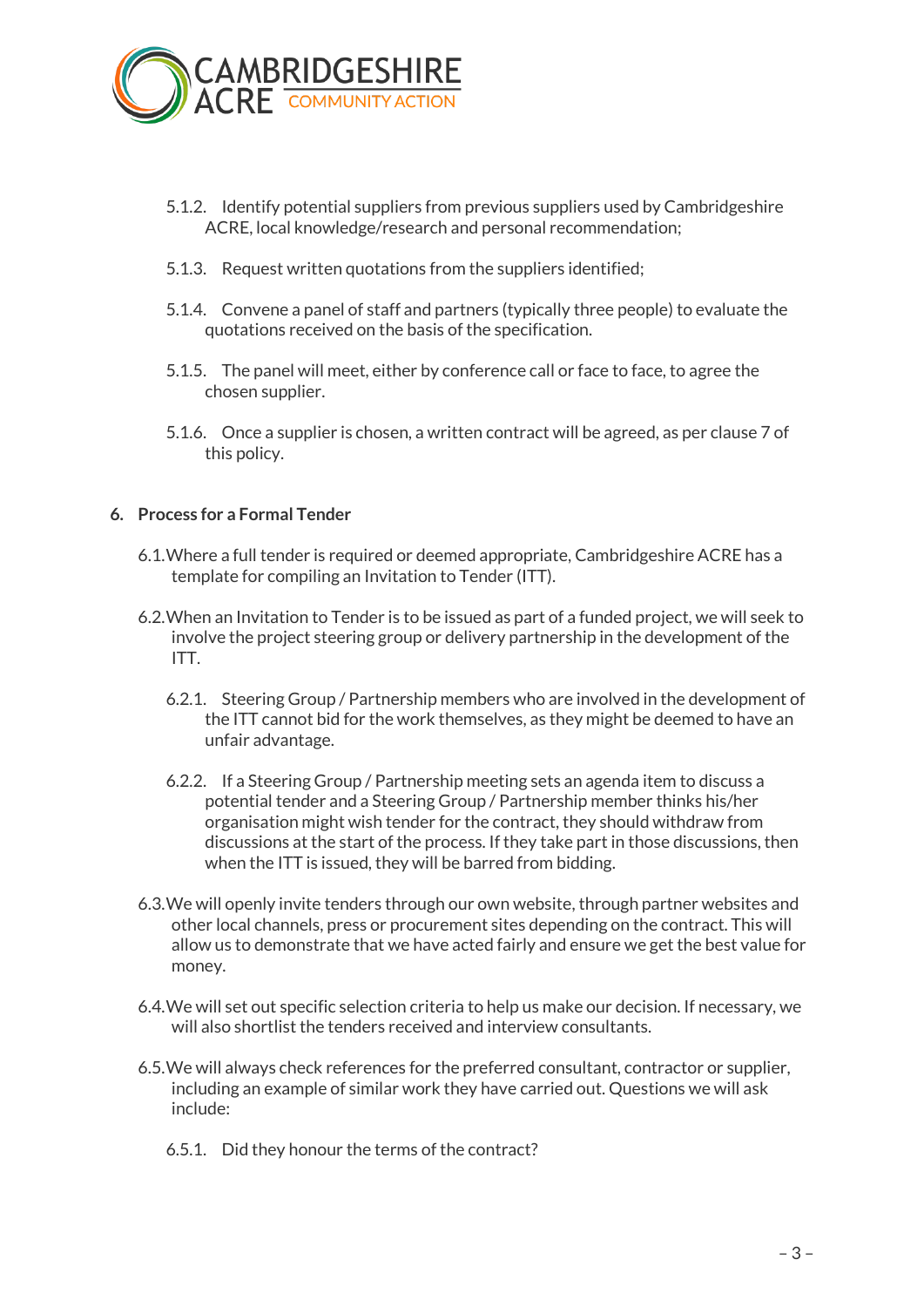

- 6.5.2. Did they deliver on time and within budget?
- 6.5.3. Was the end product useful?
- 6.5.4. Was there a good relationship between the contractor and the client?
- 6.6.Once a supplier is chosen, a written contract will be agreed, as per clause 7 of this policy.

#### **7. Agreeing a Written Contract**

- 7.1.Once a final decision is made on who will complete the work, we will agree a written contract before the work starts. Cambridgeshire ACRE has a 'Contractor Agreement' template for this purpose. Only the Chief Executive can sign the Contractor Agreement on behalf of the Organisation.
- 7.2.The contractor agreement includes:
	- 7.2.1. Names and responsibilities of the client and contractor
	- 7.2.2. Fees and other payment schedules
	- 7.2.3. Other costs (including out of pocket expenses)
	- 7.2.4. Insurances
	- 7.2.5. Deadlines
	- 7.2.6. Details of what the contractor is expected to deliver (the outputs)
	- 7.2.7. Ownership of the outputs produced
	- 7.2.8. Details of who should receive the outputs
	- 7.2.9. Data protection requirements (including completion of a supplier compliance questionnaire)
	- 7.2.10. Safeguarding requirements (where appropriate)
	- 7.2.11. Confidentiality agreement
	- 7.2.12. If it is acceptable for the contractor to sub-contract.
- **8. Managing consultants, contractors and suppliers**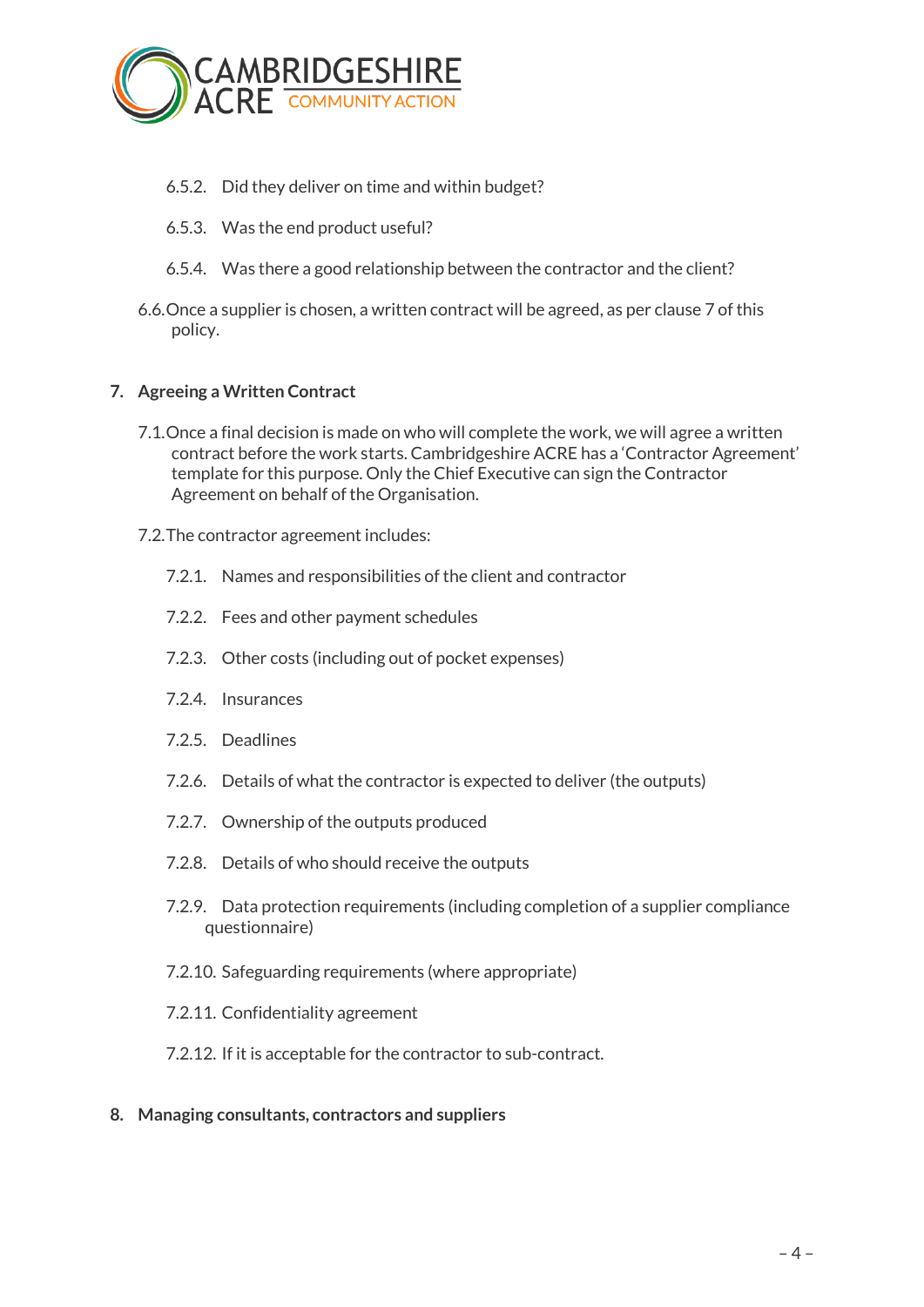

- 8.1.We will keep in regular contact with the consultant, contractor or supplier throughout the time they are working on our behalf to keep abreast of progress with delivery and to ensure that they are sticking to the agreed programme.
- 8.2.If the outputs include a written report, we will ask for a draft report so we can ensure it is being written in a way that is appropriate to the needs of the project or programme.
- 8.3.If, for any reason, we were unhappy with the work once completed, we would address this with the consultant, contractor or supplier as soon as possible. If the matter could not be resolved, we could take legal action if we felt the agreed contract had not been fulfilled.

#### **9. Exceptions**

- 9.1.There are two exceptions to this policy:
	- 9.1.1. IT equipment (e.g. laptops) is purchased through our support contract with Chess ICT.
	- 9.1.2. Stationery/office equipment is purchased through our preferred suppliers, Lyreco or ESPO.

Version in use: Approved by the Board on 6-Nov-2019 (Para 7.2.10 add post Board approval to reflect new operational requirements)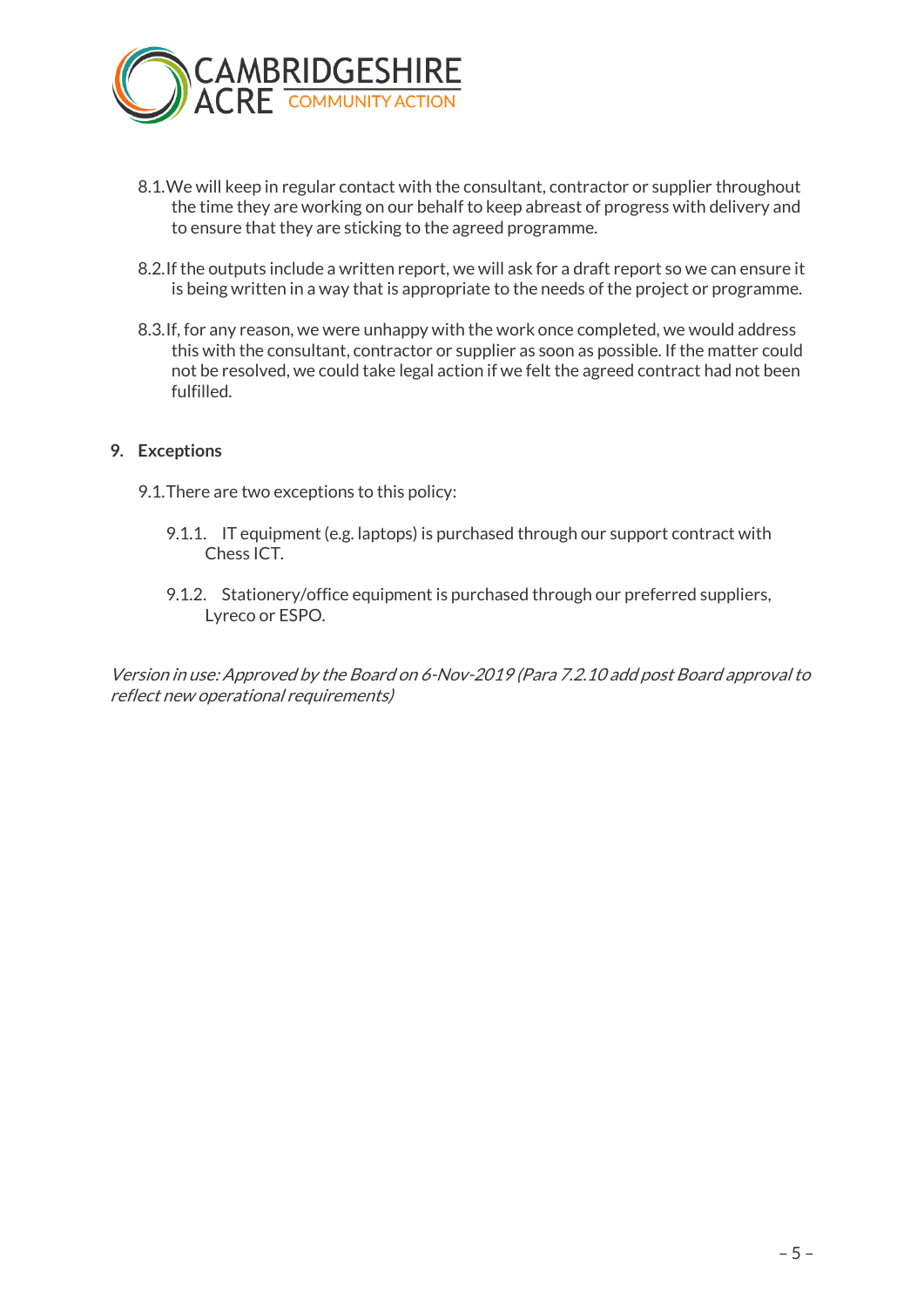

Appendix 1

# **CAMBRIDGESHIRE ACRE PREFERRED SUPPLIER COMMISSIONING FORM**

| Staff member<br>commissioning this<br>work:                                                                | Insert your name                                                                                                                                                                                    |  |
|------------------------------------------------------------------------------------------------------------|-----------------------------------------------------------------------------------------------------------------------------------------------------------------------------------------------------|--|
| Short specification<br>of work being<br>commissioned<br>including<br>timeframe for<br>completion:          | Insert details of the work you wish the supplier to deliver and any<br>deadlines for delivery.                                                                                                      |  |
| Please tick $\checkmark$ the<br>type of activity you<br>are commissioning:                                 | Printing                                                                                                                                                                                            |  |
|                                                                                                            | Design/Marketing                                                                                                                                                                                    |  |
|                                                                                                            | <b>Website Creation/Maintenance</b>                                                                                                                                                                 |  |
|                                                                                                            | Consultancy / Neighbourhood Planning Support                                                                                                                                                        |  |
| Preferred supplier<br>approached:                                                                          | Copy and paste in the details of your chosen supplier from the list on<br>reverse.                                                                                                                  |  |
| Quotation amount:                                                                                          | <b>£xxx</b>                                                                                                                                                                                         |  |
|                                                                                                            | Please state if the amount is VAT inclusive or if VAT needs to be<br>added. Please also append a copy of the quotation received to this<br>form.                                                    |  |
| Please tick √ to<br>make a declaration<br>of interest as the<br>staff member<br>commissioning the<br>work: | I confirm that I will make no direct or indirect financial gain from<br>the appointment of this supplier nor do I have any conflict of<br>loyalty through family, friendship or other relationship. |  |
| Senior Manager<br>reviewing this<br>commission:                                                            | Senior manager to insert his/her name                                                                                                                                                               |  |
| Senior Manager to<br>tick √ to indicate<br>decision made:                                                  | Decline - further questions to be asked                                                                                                                                                             |  |
|                                                                                                            | Decline - need to ask for further quotes                                                                                                                                                            |  |
|                                                                                                            | Decline - need to go out to full tender                                                                                                                                                             |  |
|                                                                                                            | Approve - please proceed with purchase                                                                                                                                                              |  |
| Senior Manager's<br>signature:                                                                             |                                                                                                                                                                                                     |  |
| Date of decision:                                                                                          | Senior manager to insert date of decision                                                                                                                                                           |  |